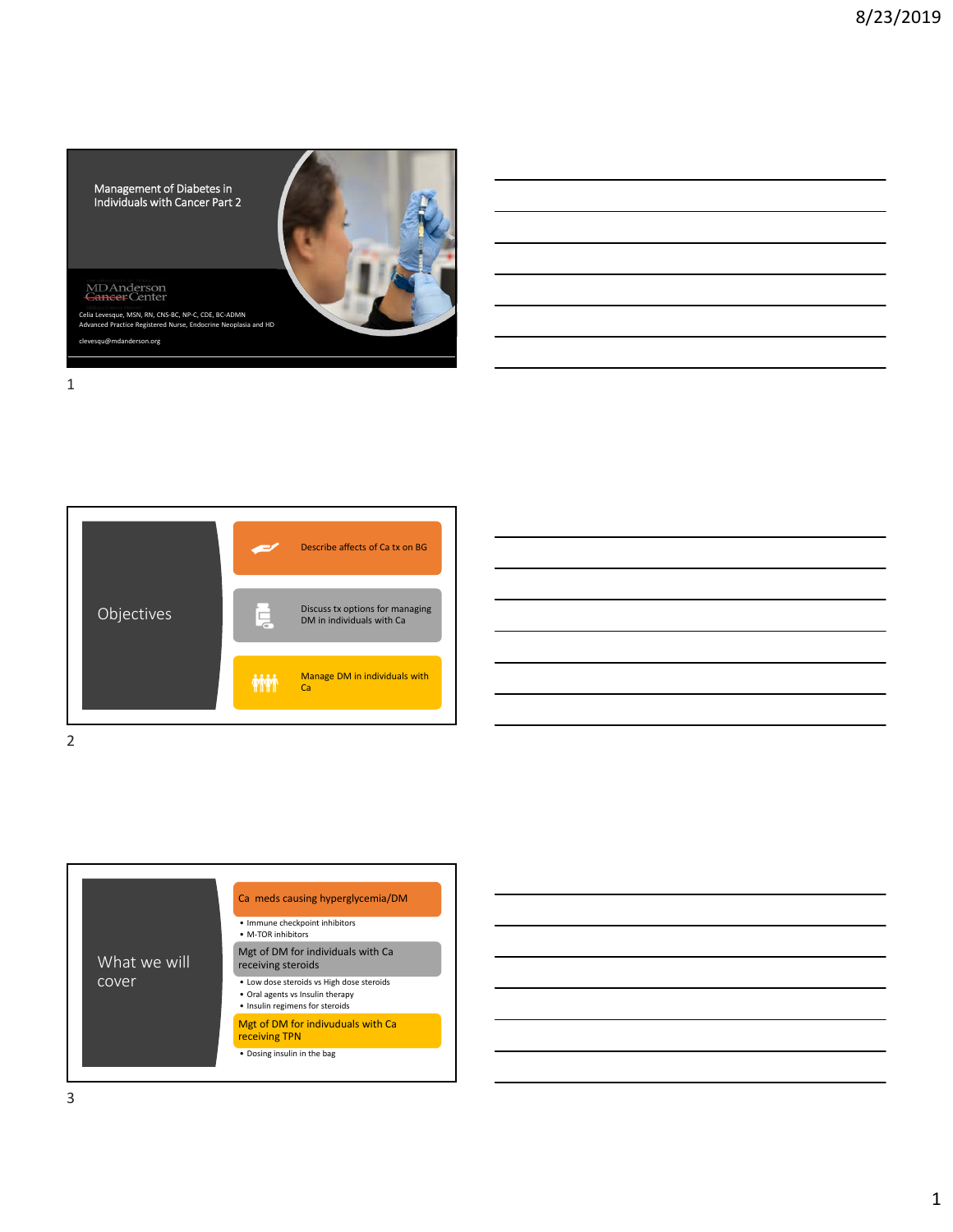







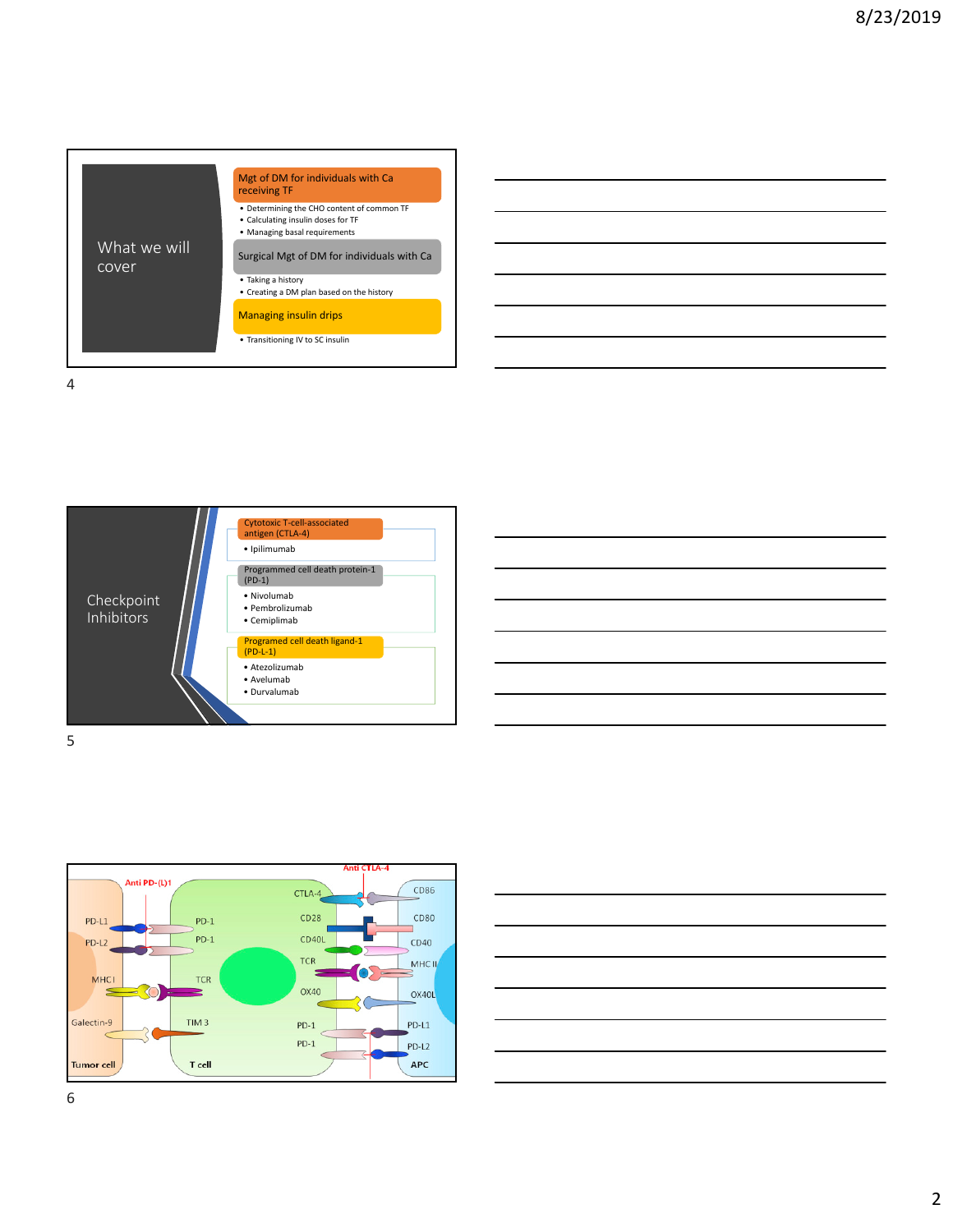









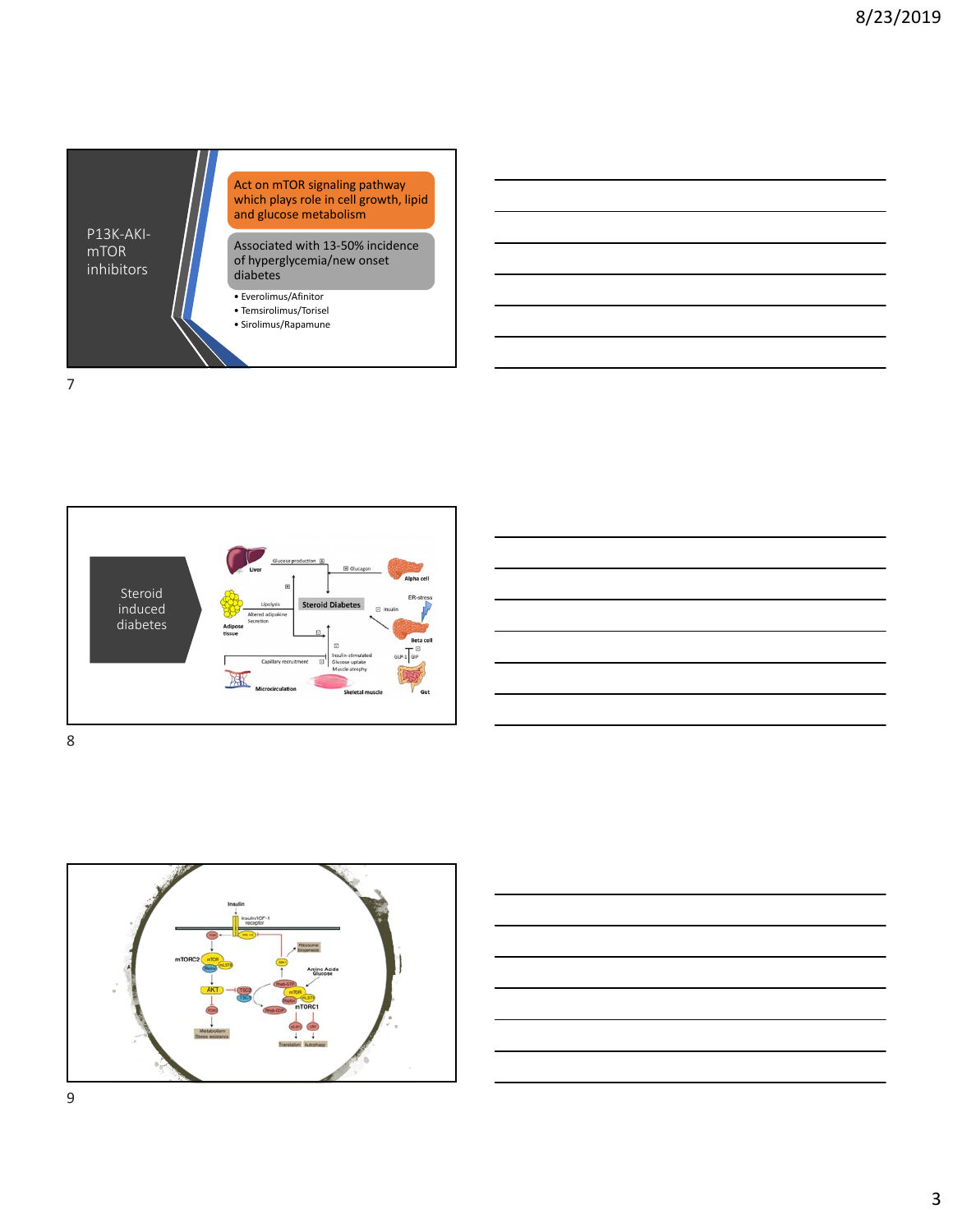| <b>STEROID</b>     | EQUIVALENT | ONSET | <b>DURATION</b> |
|--------------------|------------|-------|-----------------|
| Dexamethasone      | $0.75$ mg  | Rapid | 48-72 hours     |
| Hydrocortisone     | 20 mg      | Rapid | 12-24 hours     |
| Methylprednisolone | 4 mg       | Rapid | 30-36 hours     |
| Prednisolone       | 5 mg       | Rapid | 18-36 hours     |
| Prednisone         | 5 mg       | Rapid | 30-36 hours     |
|                    |            |       |                 |



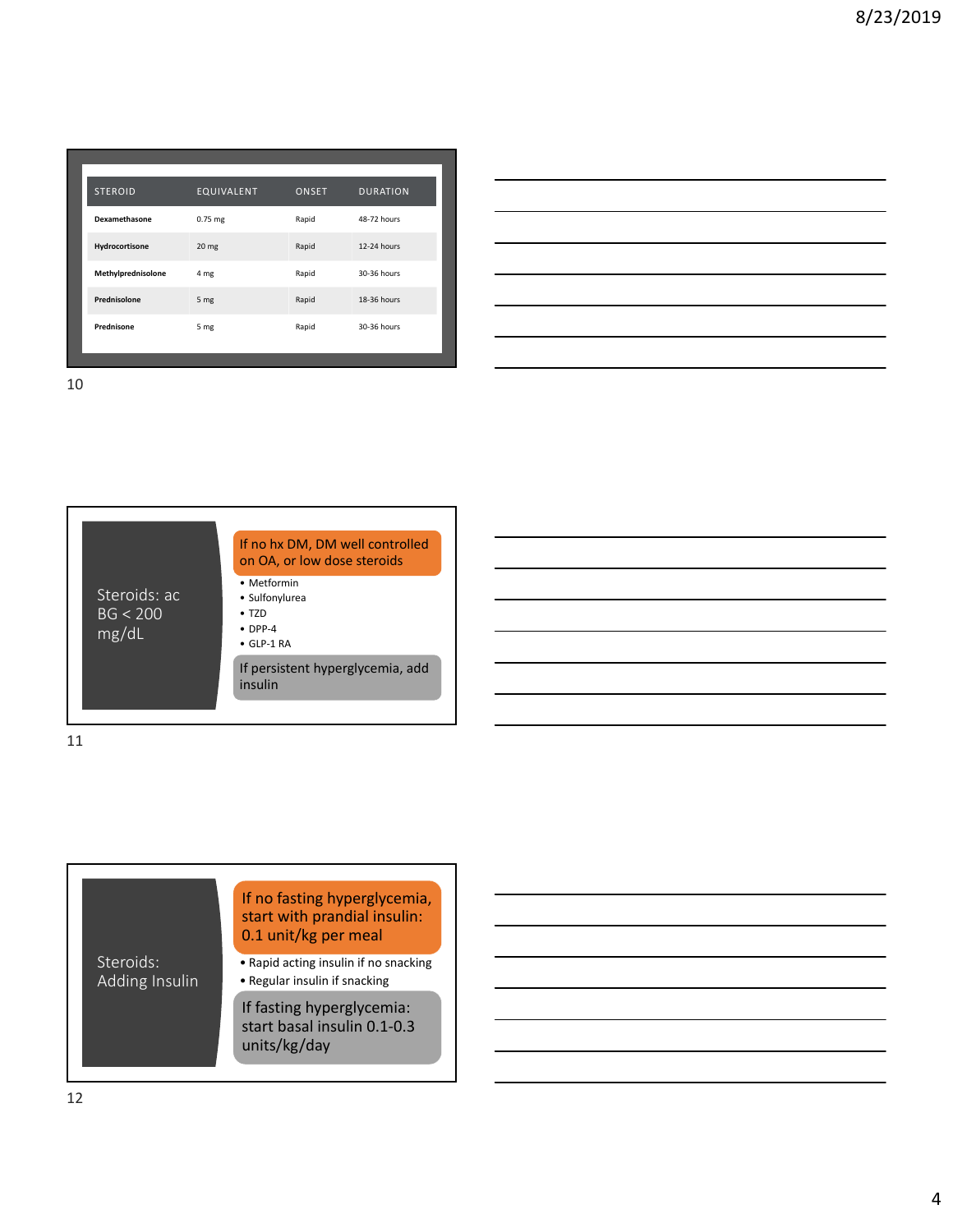









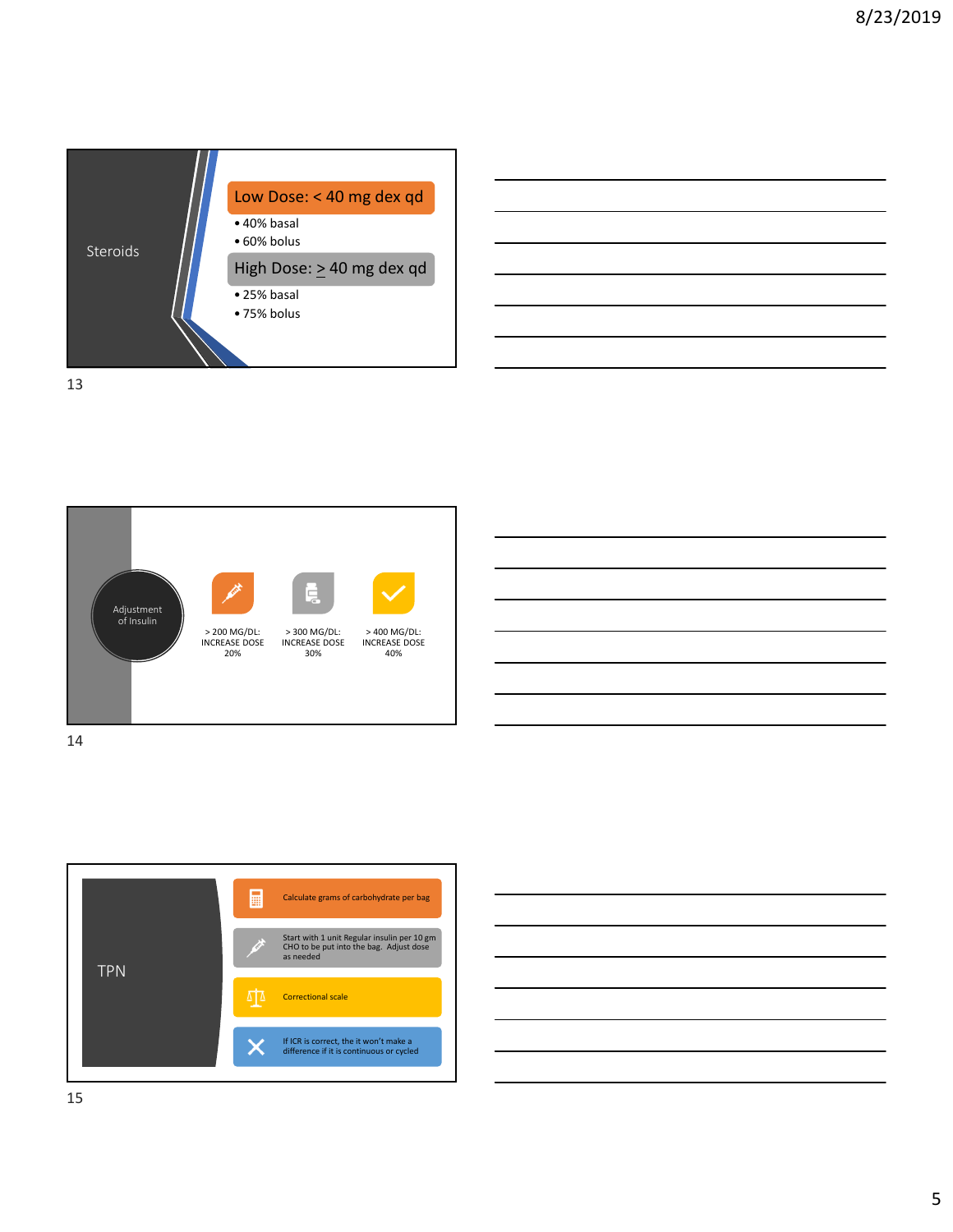| 175 gms CHO/L<br><b>Vivonex RTF</b> | <b>Feeding</b><br>107 gms CHO/L<br>Peptamen AF<br>188 gms CHO/L<br>Peptamen 1.5 | 230 gms CHO/L or 53 for 240 ml<br><b>Resource Breeze</b><br>can<br>100 gms CHO/L or 24 for 240 ml<br>Glytrol | <b>Tube</b> | Osmolite 1.2<br>Fibersource HN<br>Isosource 1.5<br>Diabetisource AC<br>Novosource Renal | 158 gms CHO/L<br>160 gms CHO/L<br>170 gms CHO/L<br>100 gms CHO/L<br>200 gms CHO/L |
|-------------------------------------|---------------------------------------------------------------------------------|--------------------------------------------------------------------------------------------------------------|-------------|-----------------------------------------------------------------------------------------|-----------------------------------------------------------------------------------|
|-------------------------------------|---------------------------------------------------------------------------------|--------------------------------------------------------------------------------------------------------------|-------------|-----------------------------------------------------------------------------------------|-----------------------------------------------------------------------------------|

| <u> London a componente de la componente de la componente de la componente de la componente de la componente de la</u> |                                                                                                                         |  |  |
|------------------------------------------------------------------------------------------------------------------------|-------------------------------------------------------------------------------------------------------------------------|--|--|
|                                                                                                                        | <u> 1989 - Johann Barbara, marka a shekara ta 1989 - Anna a shekara ta 1989 - Anna a tsarar 1989 - Anna a tsara</u>     |  |  |
|                                                                                                                        | <u> 1989 - Johann Harry Harry Harry Harry Harry Harry Harry Harry Harry Harry Harry Harry Harry Harry Harry Harry H</u> |  |  |
|                                                                                                                        | <u> 1989 - Johann Harry Harry Harry Harry Harry Harry Harry Harry Harry Harry Harry Harry Harry Harry Harry Harry H</u> |  |  |
|                                                                                                                        | <u> 1989 - Johann Harry Harry Harry Harry Harry Harry Harry Harry Harry Harry Harry Harry Harry Harry Harry Harry H</u> |  |  |
|                                                                                                                        | <u> Alexandro de la contrada de la contrada de la contrada de la contrada de la contrada de la contrada de la co</u>    |  |  |
|                                                                                                                        |                                                                                                                         |  |  |



17

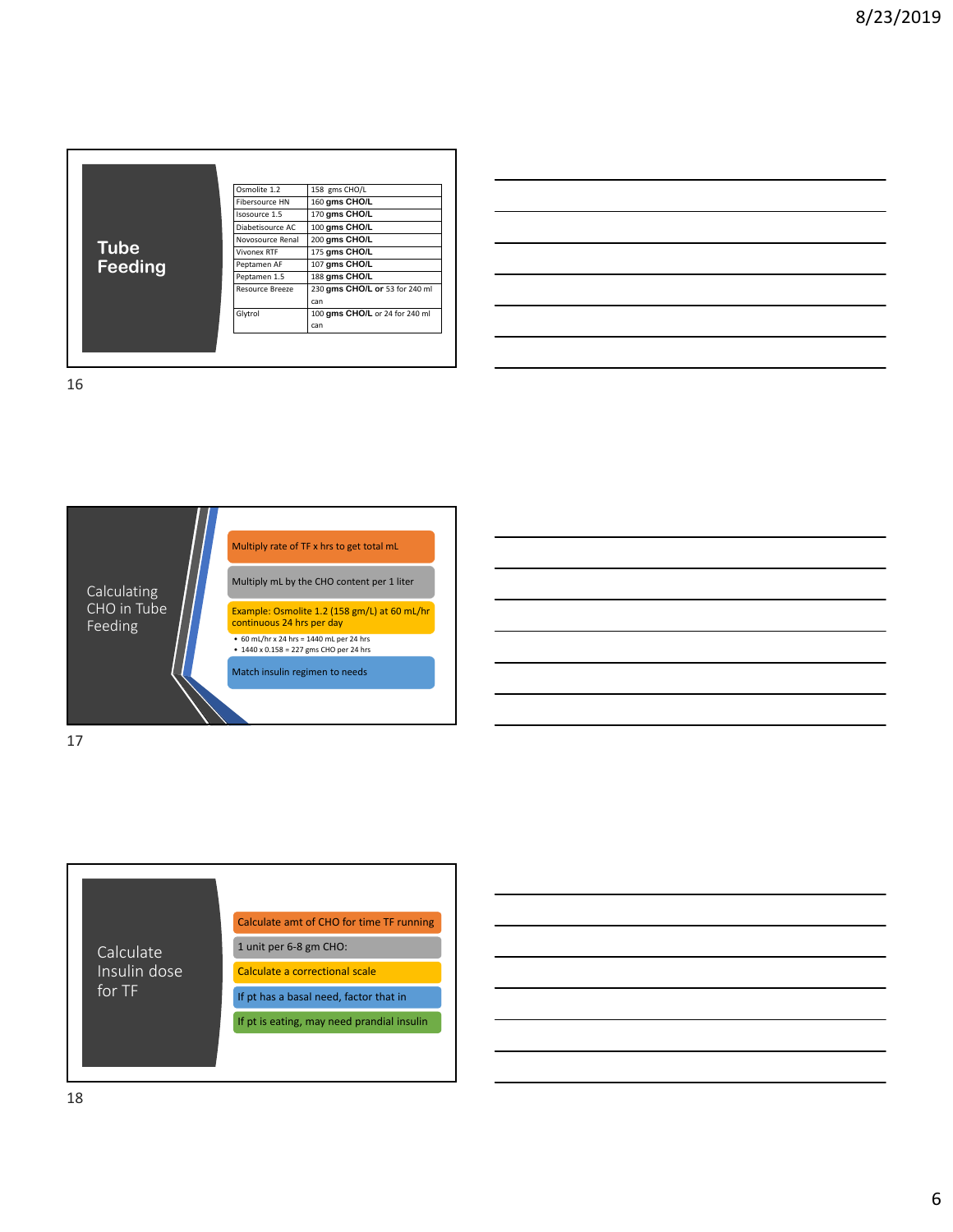